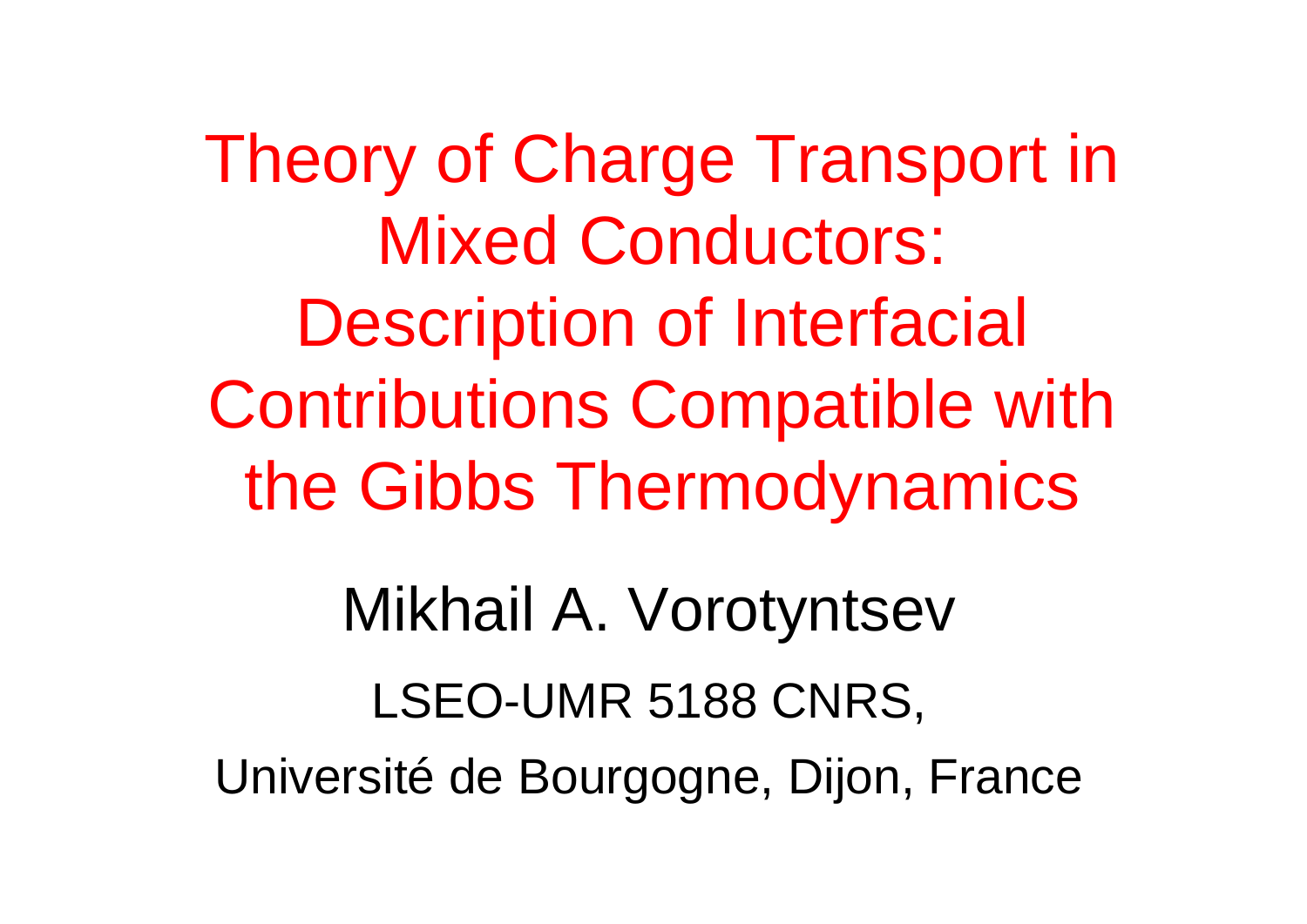# **Content**

- Introduction: mixed transport.
- Randles impedance. Interfacial capacitance. Formulation of the problem.
- Thermodynamics of charged interfaces. Conditions at interfaces for transport.
- Analytical expressions for impedance. Graphical illustrations.
- New systems: "mixed interfacial exchange".
- Conclusions.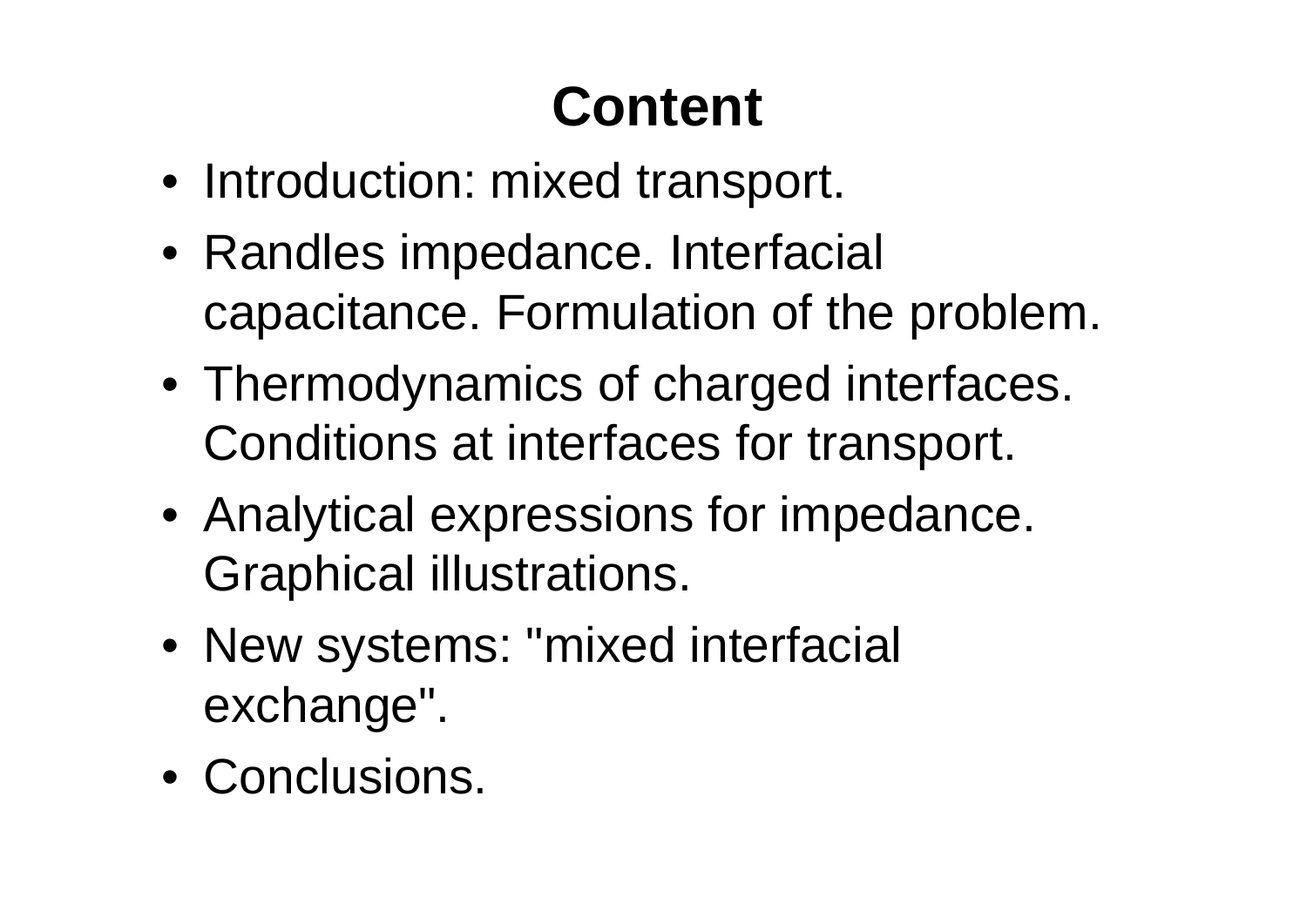#### medium 1

### film : 2 mobile species plus fixed charges

### medium 2

## $Film(f):$

- conducting or redox polymers,
- electron-ion conducting oxides/hydrids/sulfides,
- $Li^+ \& Mg^{++}$  intercalation layers,
- solid electrolytes,
- thin layers of a binary solution.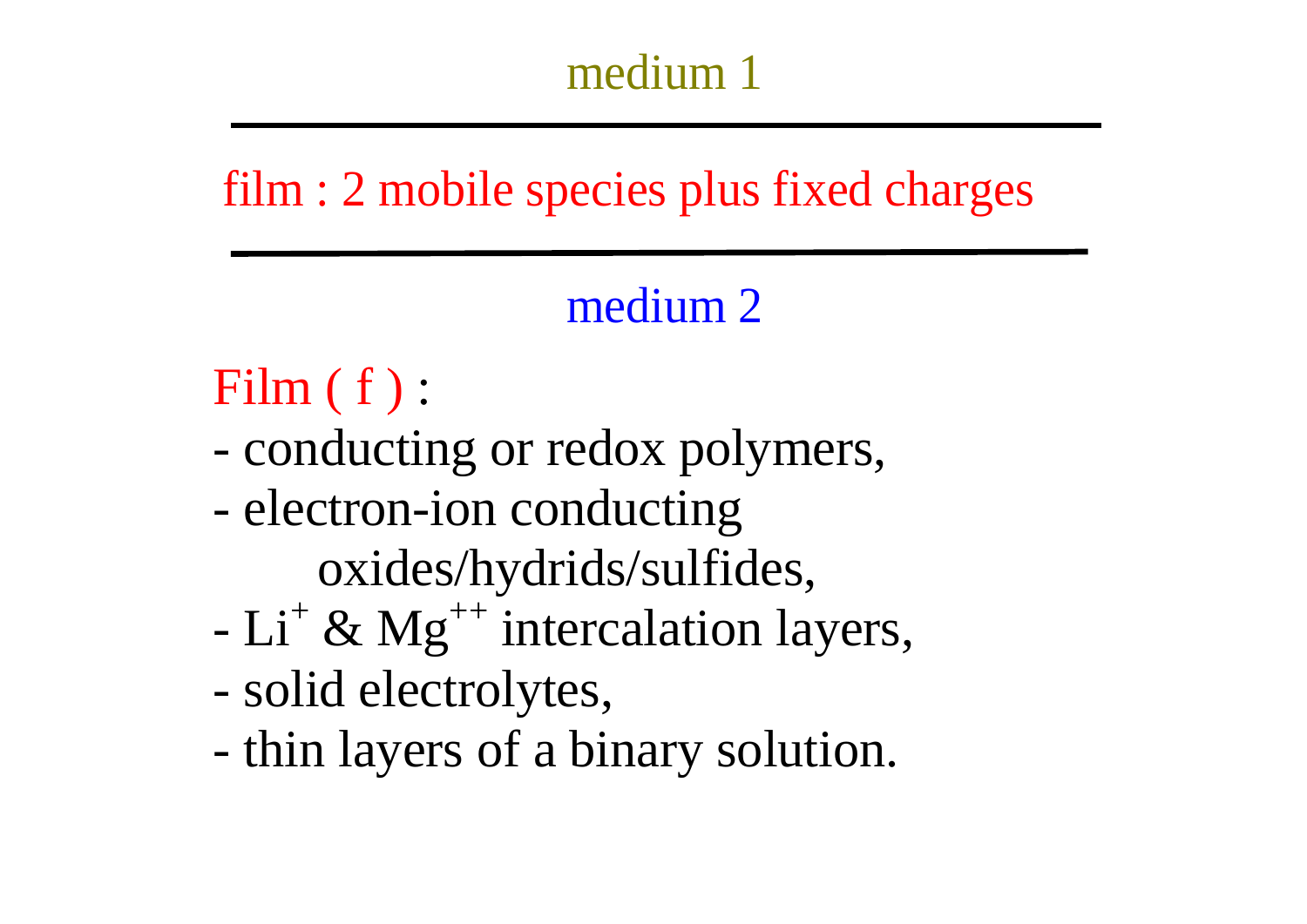### Species :

- electronic and ionic (e, i) plus fixed charge,
- cations and anions.

### Media 1 et 2 :

- electronic conductor ( m ),
- ionic conductor ( s ).

### Tree types of systems :

- **m/f/m'** : between two electronic conductors,
- **<sup>s</sup>'/f/s** : "membrane geometry",
- **m/f/s** : "modified electrode"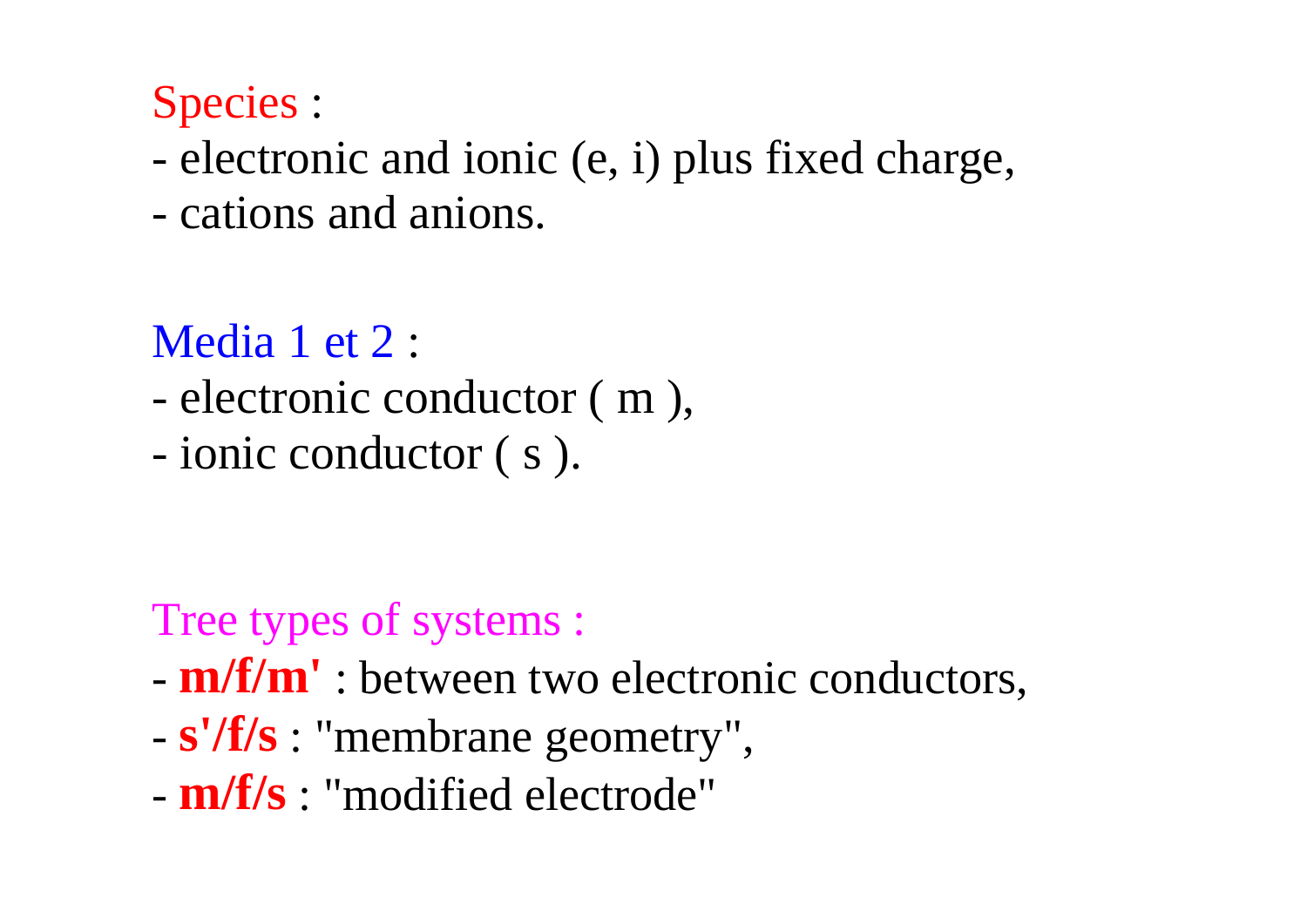Electrochemical Impedance Spectroscopy

- transport properties,
- interfacial characteristics

### Based on :

- analytical analysis,
- equivalent circuit.

### To be included :

- bulk film transport,
- charge transfer across the interfaces ("faradaic"),
- charge of interfaces (charge of "double layers")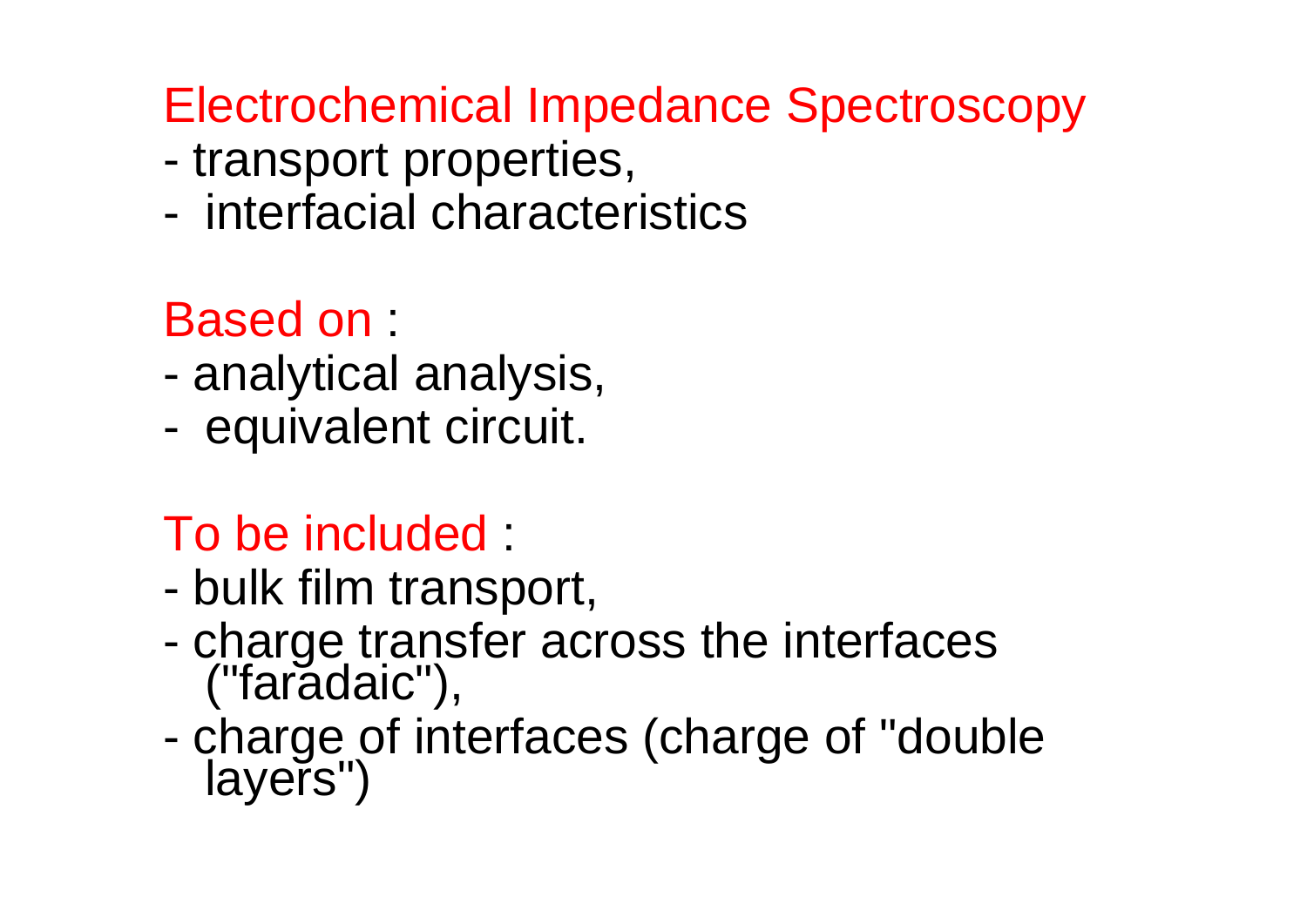Randles Impedance : metal / solution Supporting electrolyte + Redox species



General hypothesis :

- consider the process without interfacial charge,

- add "double layer capacitance"  $C<sup>dl</sup>$  parallel to the "faradaic branch".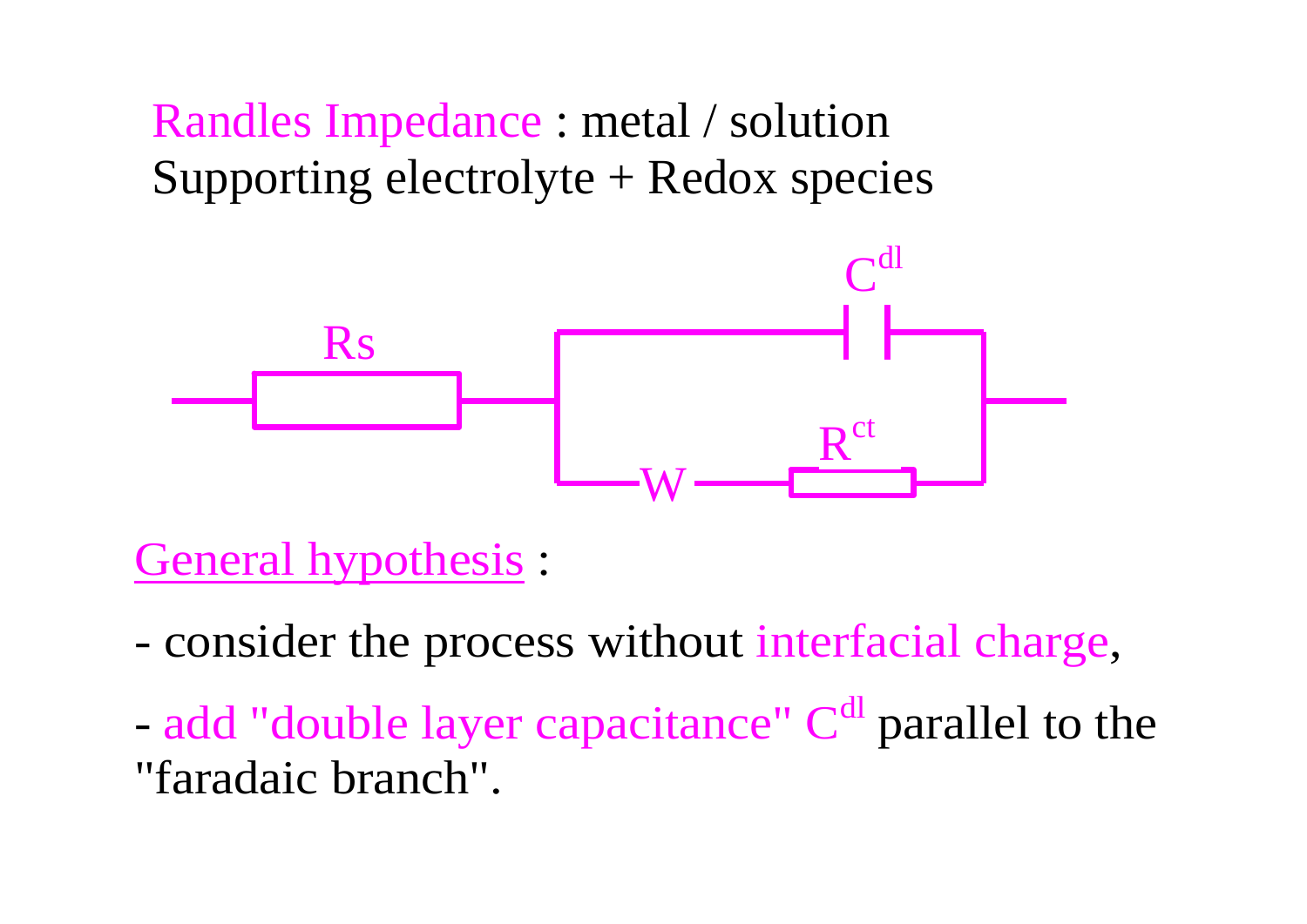System containing only **two** mobile species:

- no supporting electrolyte,

- the **same** species participate at each interface
	- in the "**faradaic" process**

(redox reaction or ion exchange)

#### as well as

- in the **interfacial charge**

these two processes are coupled to the

same transport process (Warburg element).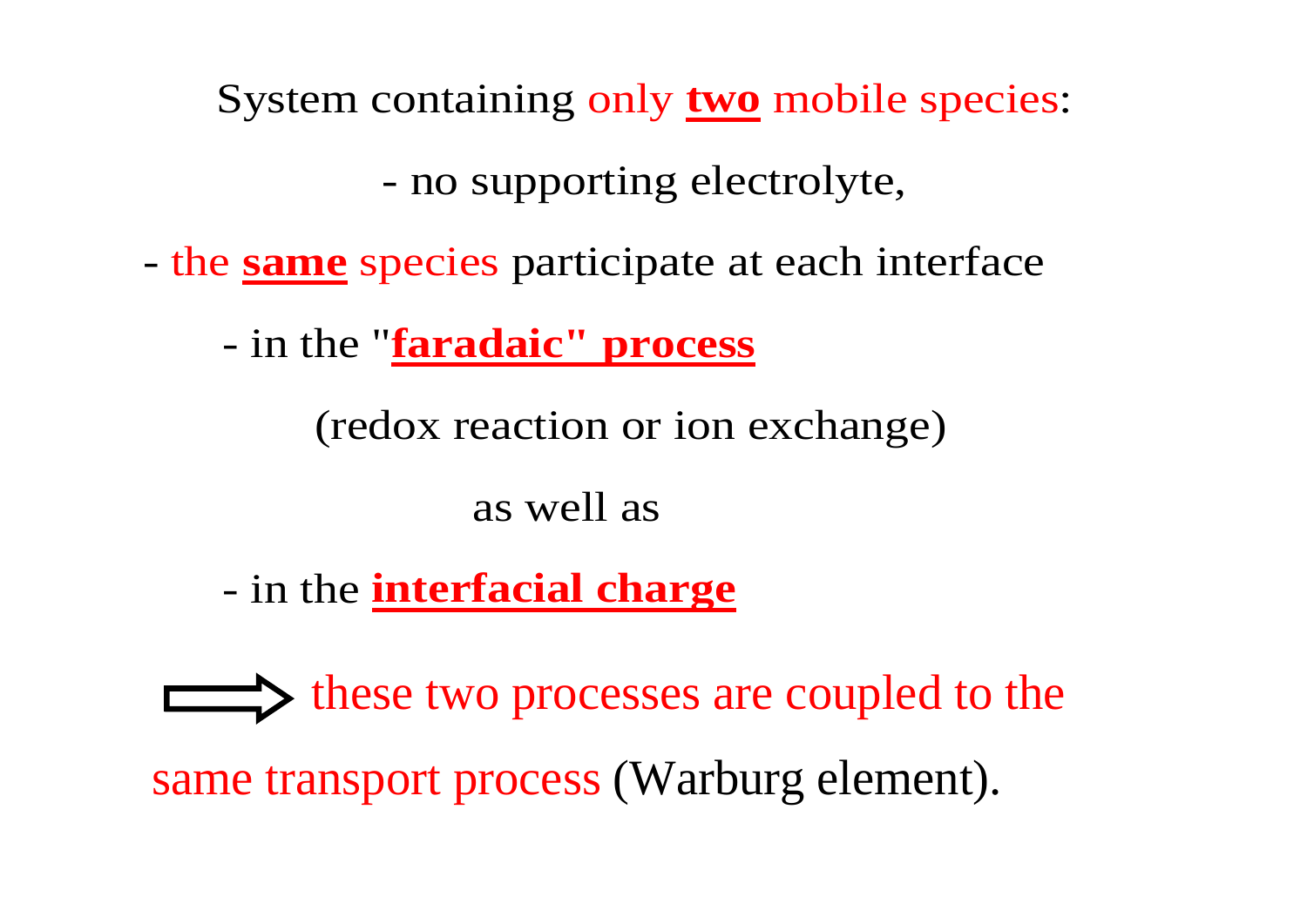Another complication :

metal EDL **diffusion bulk** solution  $\sigma$   $\sigma_+$ , $\sigma_-$  **layer**  $i_k = t_k$  i

Composition of the double layer (charges σ **+ ,**  σ **-**) is determined by **properties of the interface**.

Partial currents  $i_k$  in the bulk solution are determined by **transport numbers t k** .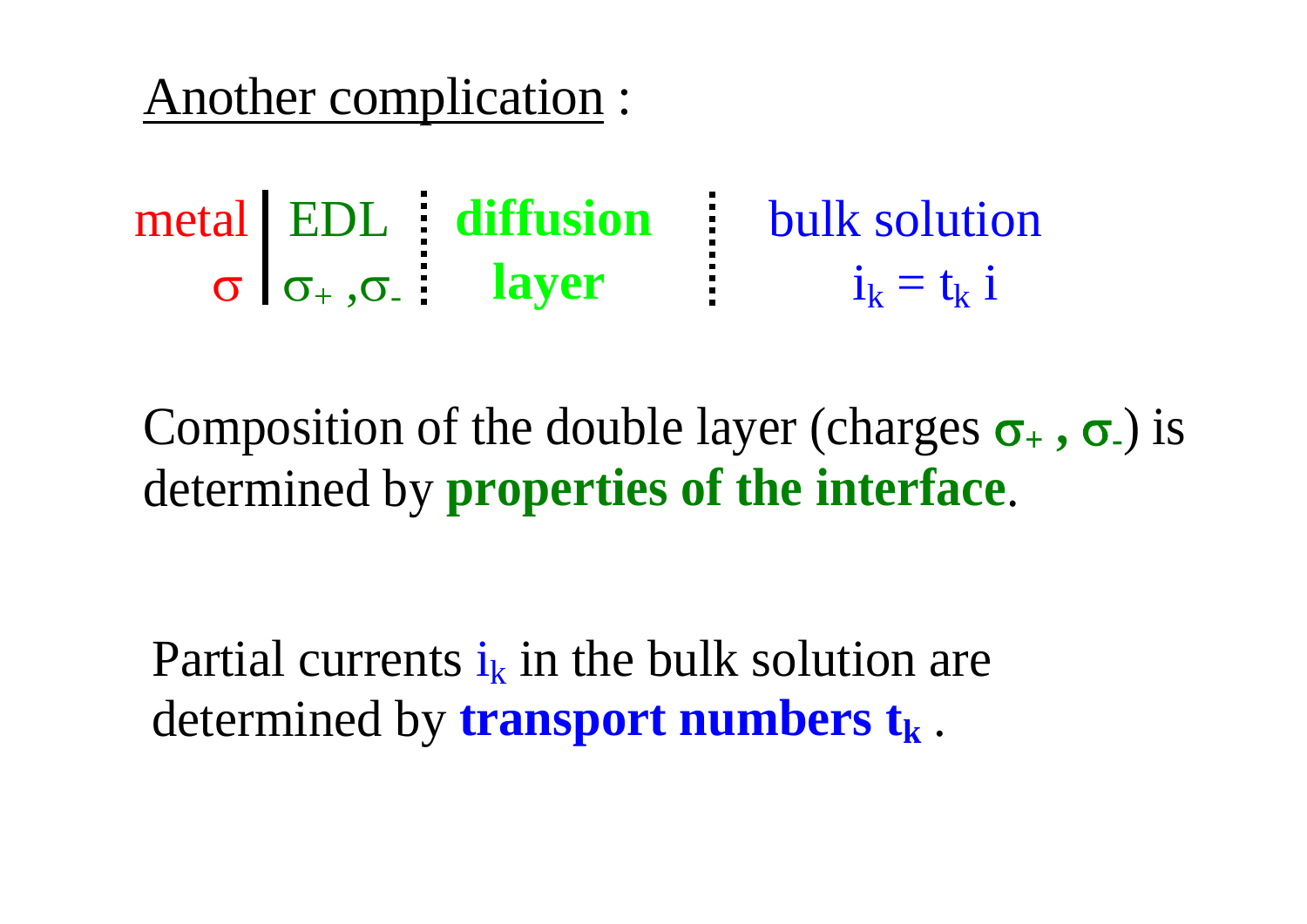This discrepancy of the partial currents and the variation of charges  $\sigma_+$  ,  $\sigma_-$  must be compensated by the **diffusion layer**

 $\implies$  its impedance (analogue of W) must be a **function of t <sup>k</sup>** as well as **of parameters determining**  $\sigma_+$  **and**  $\sigma_-$ 

Conclusion : **capacitance C<sup>dl</sup> is not sufficient** to characterize the charging of interfaces !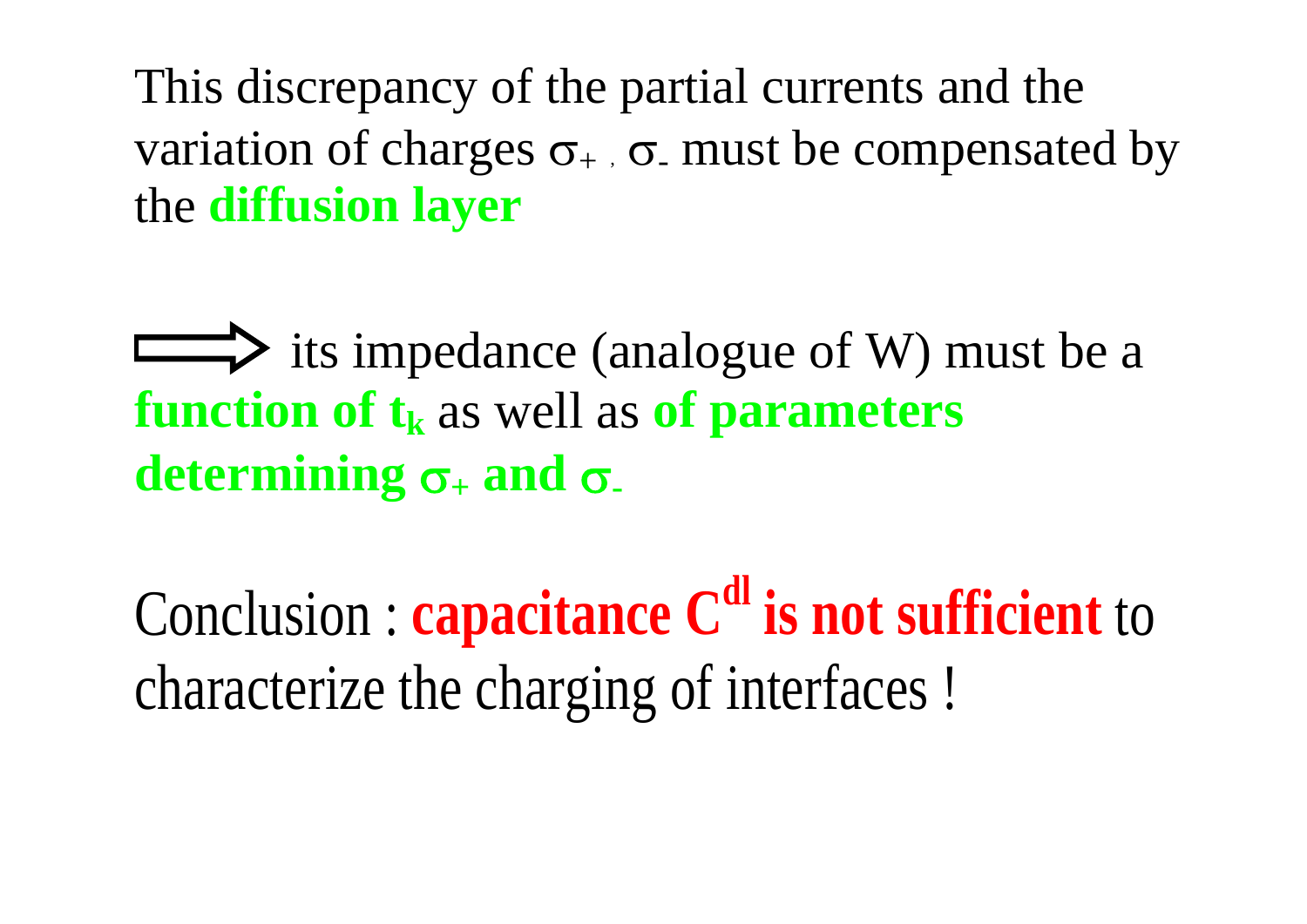Thermodynamics of interfaces – binary solution: 2 independent variables, e.g.  $\sigma \& \mu = \mu_{+}/z_{+}$  -  $\mu_{-}/z_{-}$ 



 $\mu$  dE<sub>+</sub> = (C<sup>dl</sup>)<sup>-1</sup> d<sub>O</sub> - t<sup>dl</sup> d( $\mu$ /F)  $d\sigma_+ = -t_+^{dl} d\sigma - C_\mu^{dl} d(\mu/F)$  $d\sigma = -t^{-dl} d\sigma + C_\mu^{dl} d(\mu/F)$ 

**THREE** independent interfacial parameters:

(1) **<sup>C</sup>dl** , interfacial capacitance ("capacitance of the electrical double layer"),

(2)  $\mathbf{t}_{+}^{\mathbf{dl}}$  et  $\mathbf{t}_{-}$ **dl** , "interfacial numbers of species" :  $\sigma_+ + \sigma_- = -\sigma \implies t_+^{\text{dl}} + t_-^{\text{dl}} = 1$ The same coefficient t<sup>dl</sup> for dE<sub>+</sub> et for d $\sigma$ .,

(3) **C** μ **dl** , "asymmetry factor of the interfacial charge"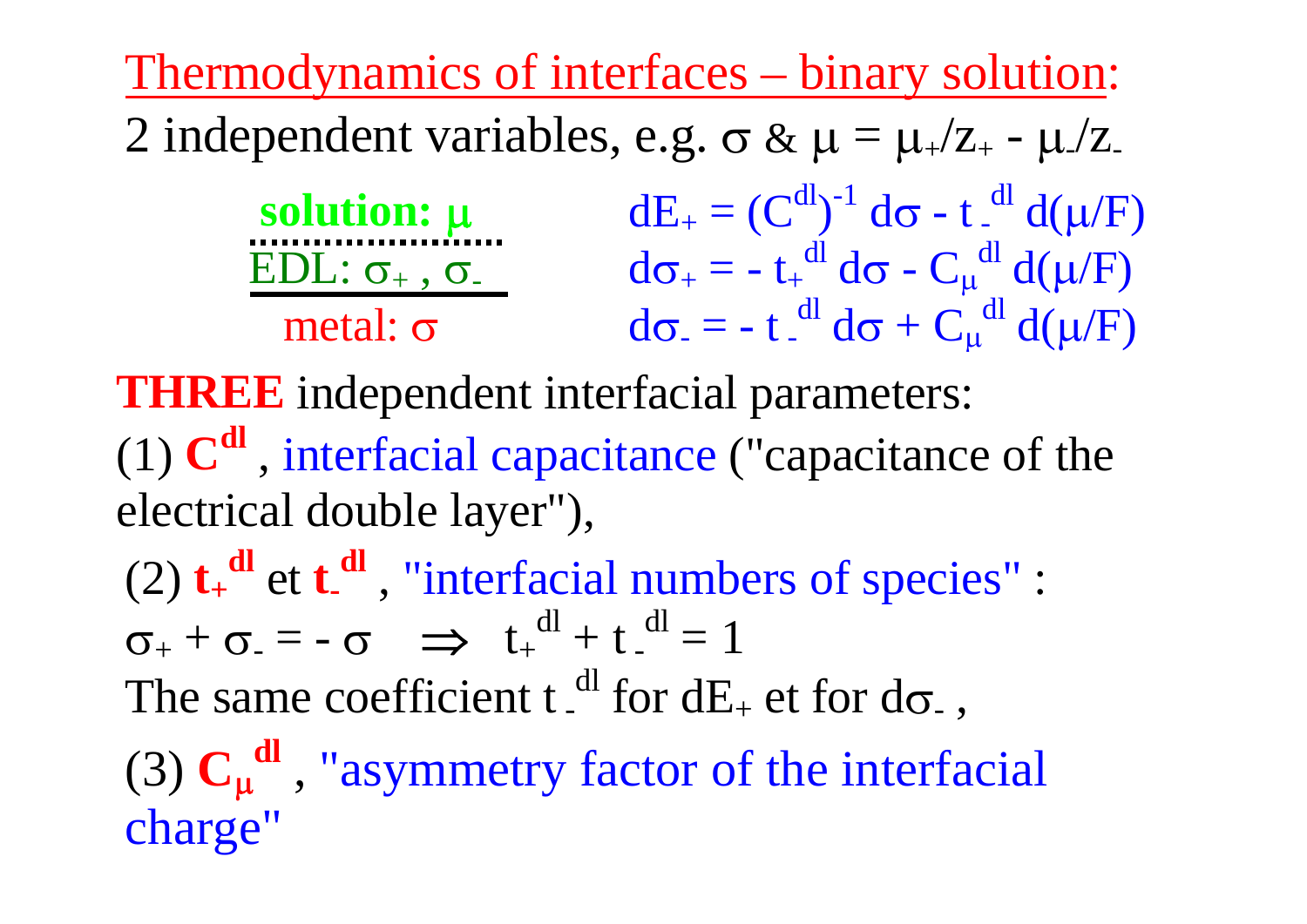### **Electrolyte without specific adsorption** : theory of Gouy-Chapman-Grahame

- these parameters are functions of  $\sigma$  and  $\mu$  ,
- generally,  $C_{\mu}^{dl} \sim C^{dl}$ ;  $0 \le t_{+}^{dl}$ ,  $t_{-}^{dl} \le 1$ **Specific adsorption :**  $t_k$ <sup>dl</sup> < 0 or  $t_k$ <sup>dl</sup> > 1  $i_k(0,t) = i_k^{\text{ dl}} + i_k$ ct
- $i_k$ <sup>dl</sup> = d $\sigma_k$  / dt
- $\boldsymbol{\mathrm{i}_{\boldsymbol{\mathrm{k}}}}^{\boldsymbol{\mathrm{ct}}}=\left[\begin{array}{c} \boldsymbol{\mu }_{\boldsymbol{\mathrm{k}}} \end{array}\right]$  $e^{\text{ext}}$  -  $\mu_{\text{k}}(0,\text{t})$  ] /  $\text{z}_{\text{k}}$ F  $\text{R}_{\text{k}}$  $\mathrm{c}\mathrm{t}\equiv\left(\mathrm{~E}_{\mathrm{k}}-\mathrm{E}_{\mathrm{k}}{}^{\mathrm{o}}\right)/\mathrm{~R}_{\mathrm{k}}$ ct

### **Transport equations + conditions at interfaces**

Their combined solution gives analytical expressions of impedance  $Z(\omega)$  <u>for 3 geometries</u> of the system : **m/f/m'** (different metals), **m/f/s**, **<sup>s</sup>'/f/s**.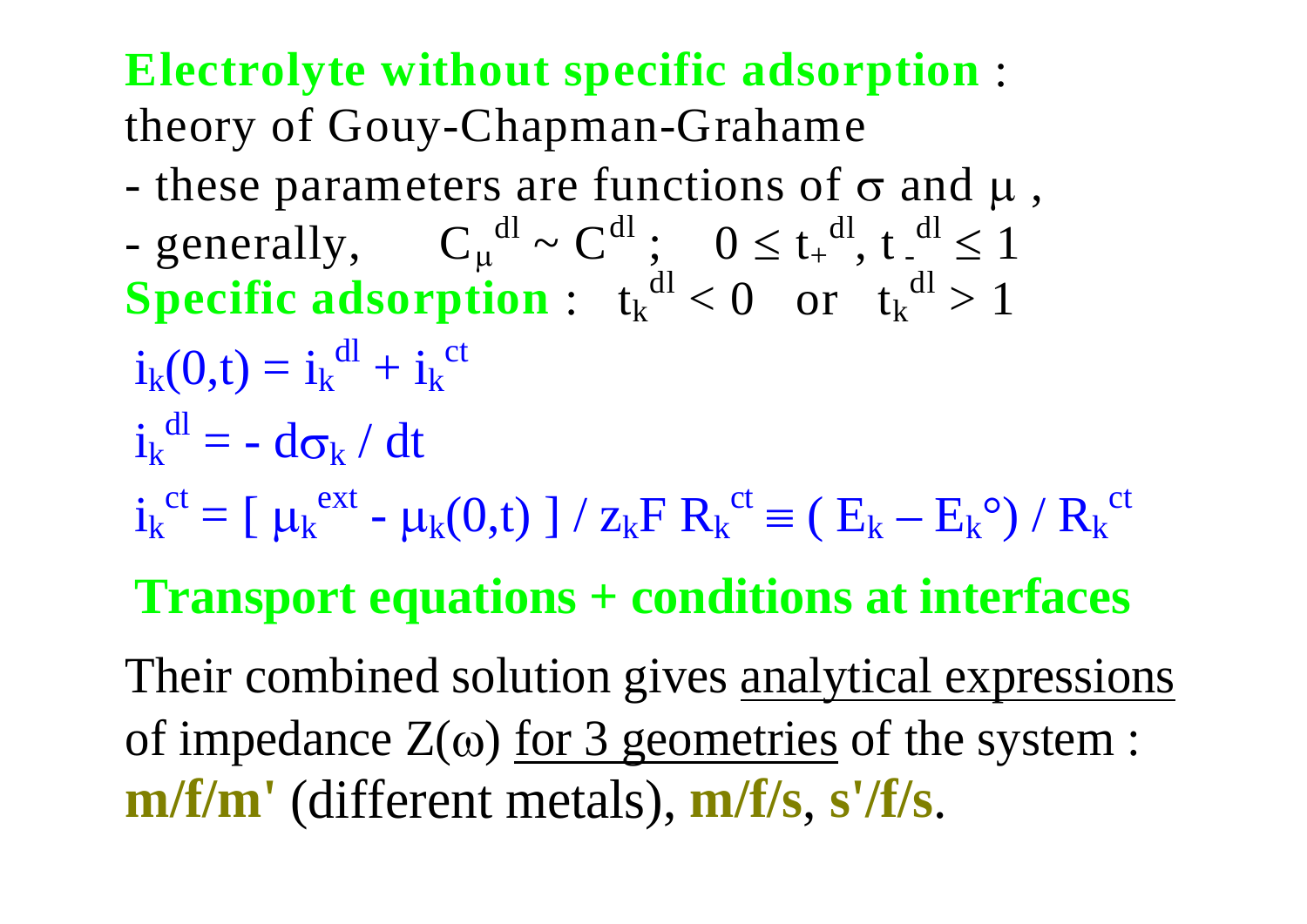**m/f/m** : film between two identical metals  $Z^{m/f/m} = R_f + 2 Z^{m/f} + 4 W_f (\delta t_i)^2 [coth v + F^{m/f}]^{-1}$  $Z^{m/f} = (1/R_e^{m/f} + i\omega C^{m/f})^{-1}$  $W_{\rm f} = \Delta R_{\rm f}\;\;{\rm v}^{-1}\;;\;\;\;\;\;\;{\rm v} = (\;{\rm j}\omega\;{\rm L}^2/\,4{\rm D}\;)^{1/2}$  $\delta t_i = t_i - t_i^{m/f} (1 - g^{m/f})$ ;  $g^{m/f} = (1 + i\omega R_e^{m/f} C^{m/f})^{-1}$  $F^{m/f} = 2 W_f i\omega \int (t_i^{m/f})^2 g^{m/f} C^{m/f} - C_u^{m/f}$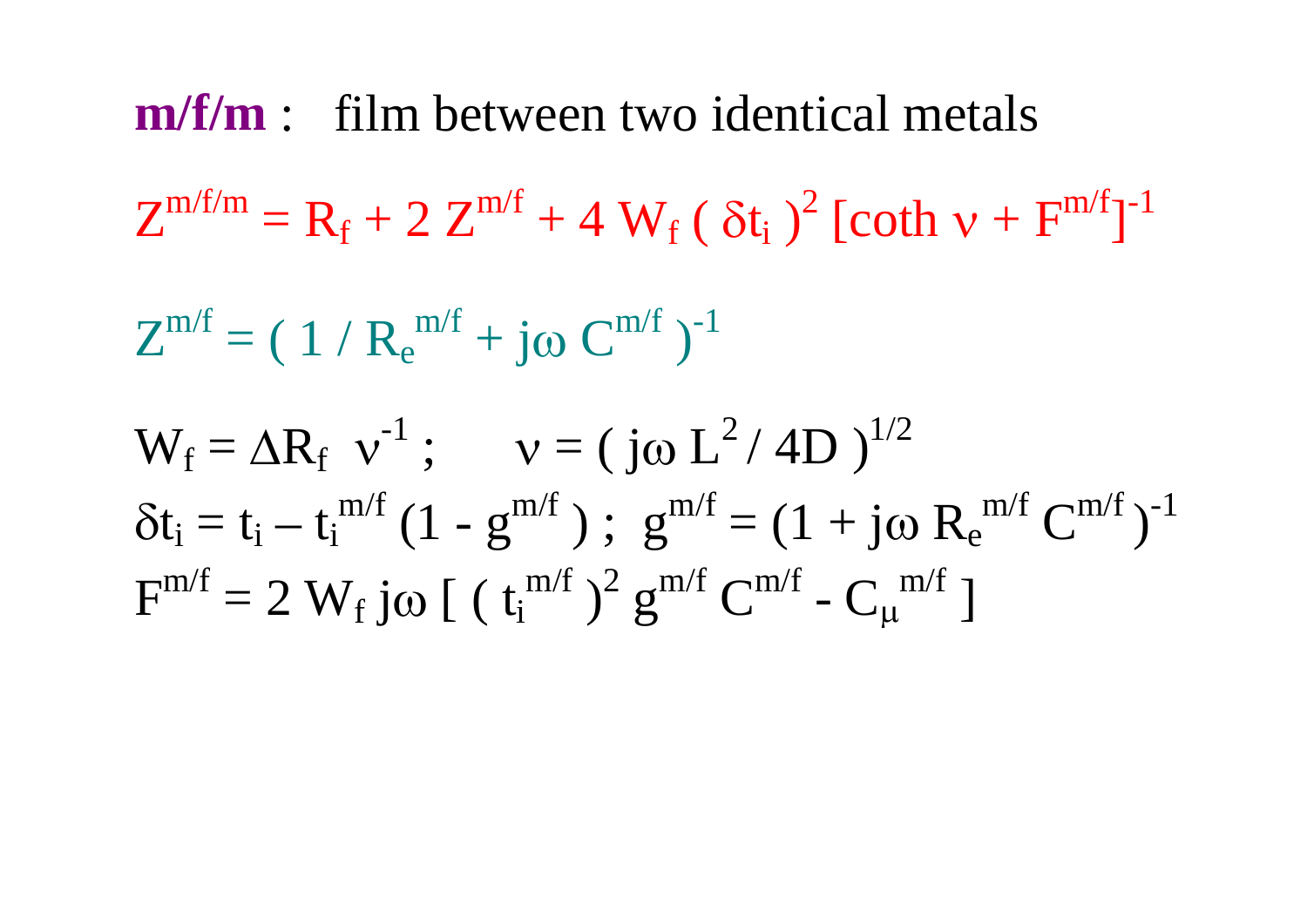**m/f/s** : film between a metal and a solution

### $Z^{\text{m/f/s}} = R_{\text{c}} + R_{\text{f}} + Z^{\text{m/f}} + Z^{\text{f/s}} + 2 W_{\text{f}} Z_{\text{a}} / Z_{\text{b}}$

 $Z_a = (\delta t_i)^2 (\coth 2v + F^{t/s}) + 2 \delta t_i \delta t_e (\sinh 2v)^{-1}$ + (  $\delta t_e$  )<sup>2</sup> ( coth 2v + F<sup>m/f</sup> );  $Z_b = 1 + (F^{m/f} + F^{f/s}) \coth 2v + F^{m/f} F^{f/s}$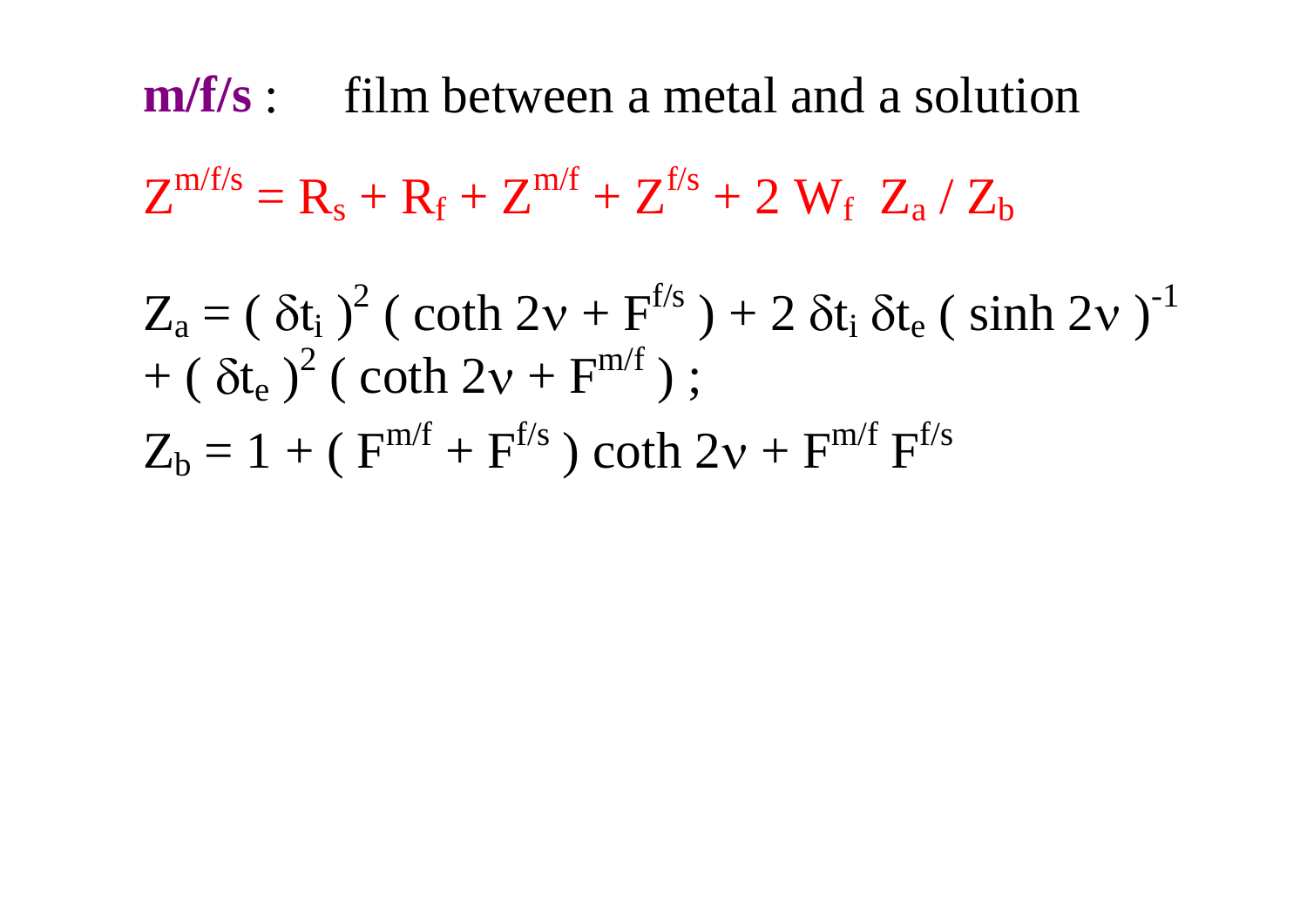s/f/s : particular case,  $t_e^{f/s} = 0$ ,  $C_u^{f/s} = 0$  $Z^{s/f/s} = R_f + 2 Z^{f/s} + 4 W_f t_a^2$  tanh v  $Z^{\frac{f}{s}} = (1/R_i^{\frac{f}{s}} + i\omega C^{\frac{f}{s}})^{-1}$  $W_f = \Delta R_f$   $v^{-1}$ ;  $v = (j\omega L^2 / 4D)^{1/2}$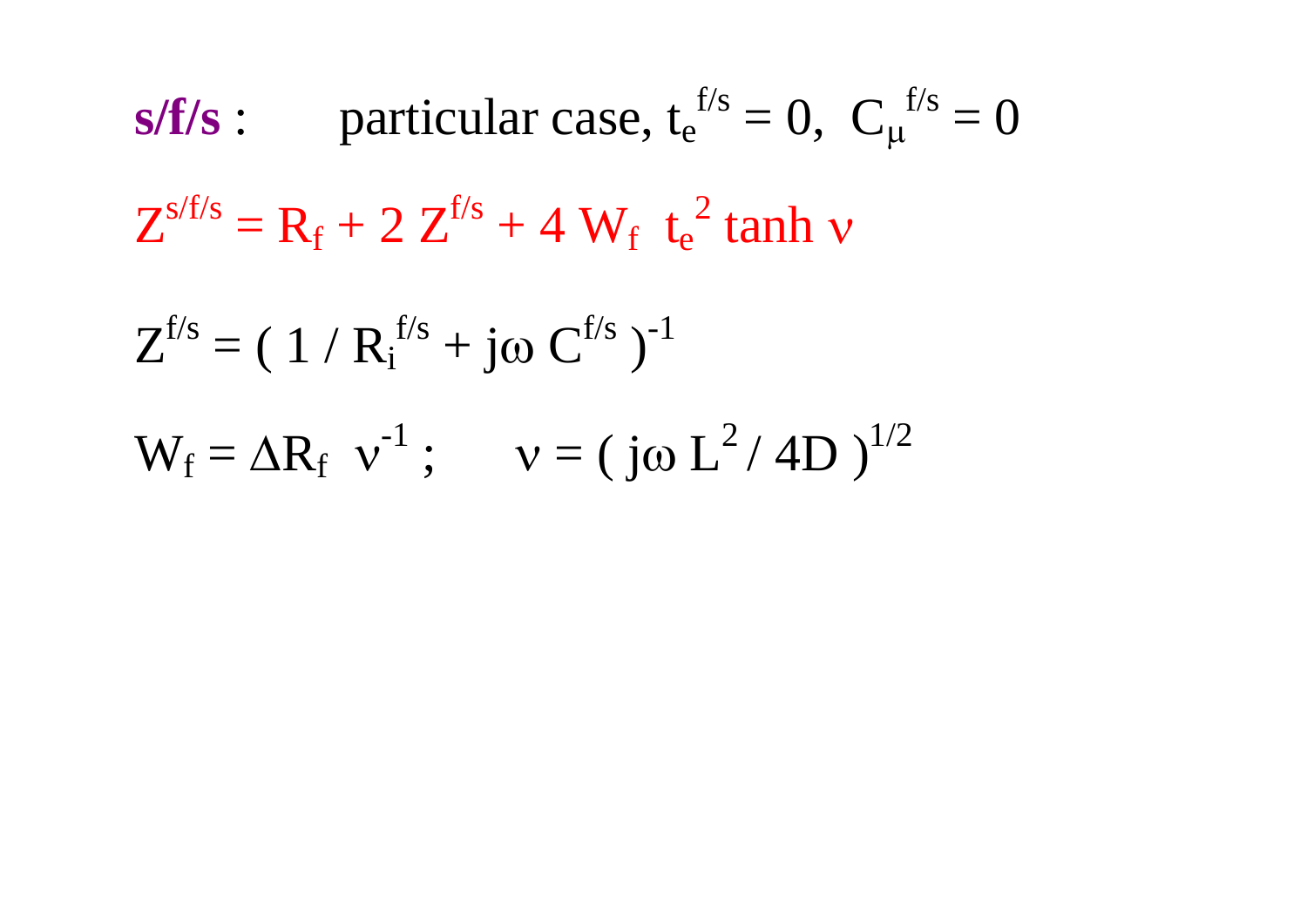# Symmetrical membrane geometry: film between two identical solutions, s/f/s

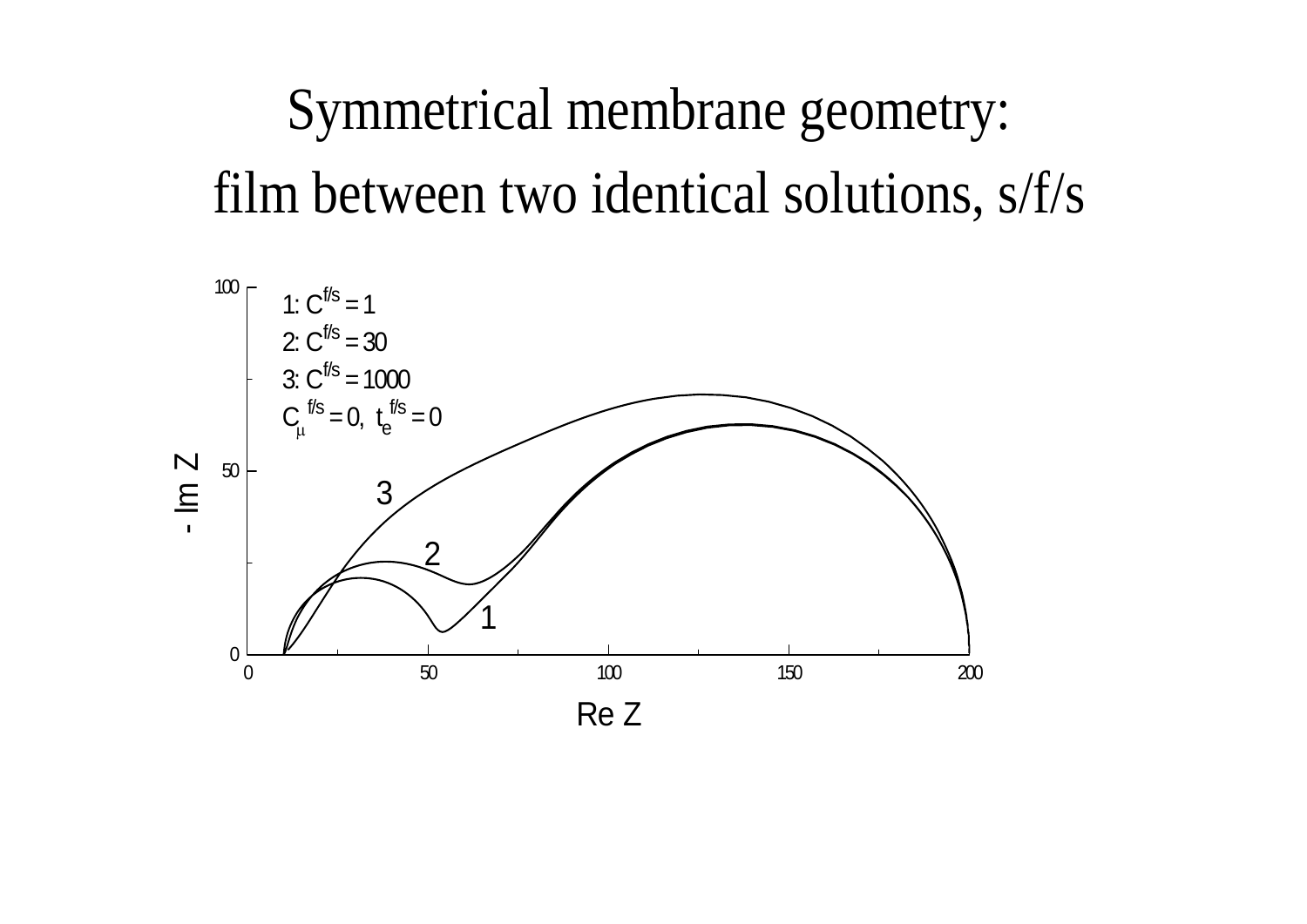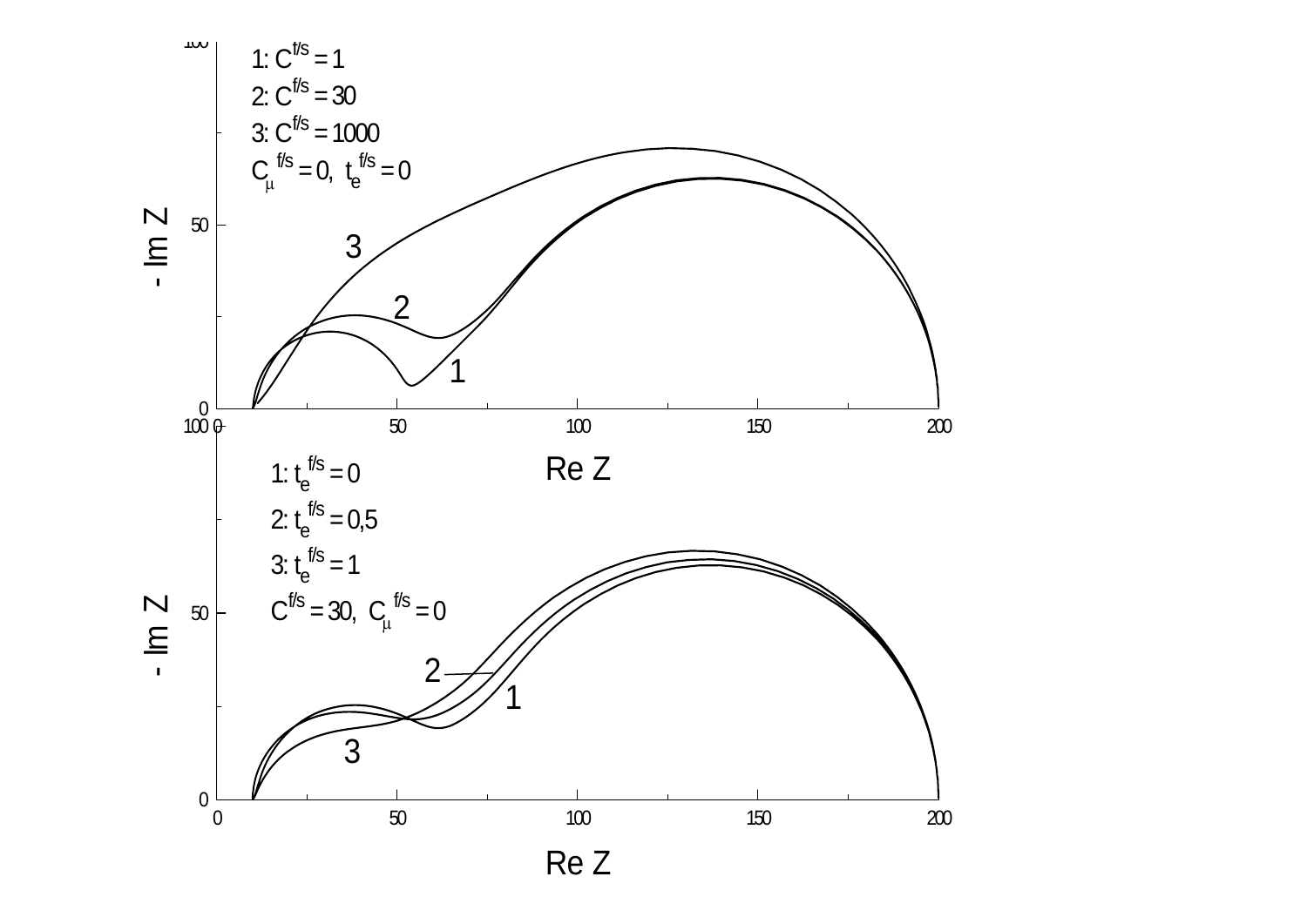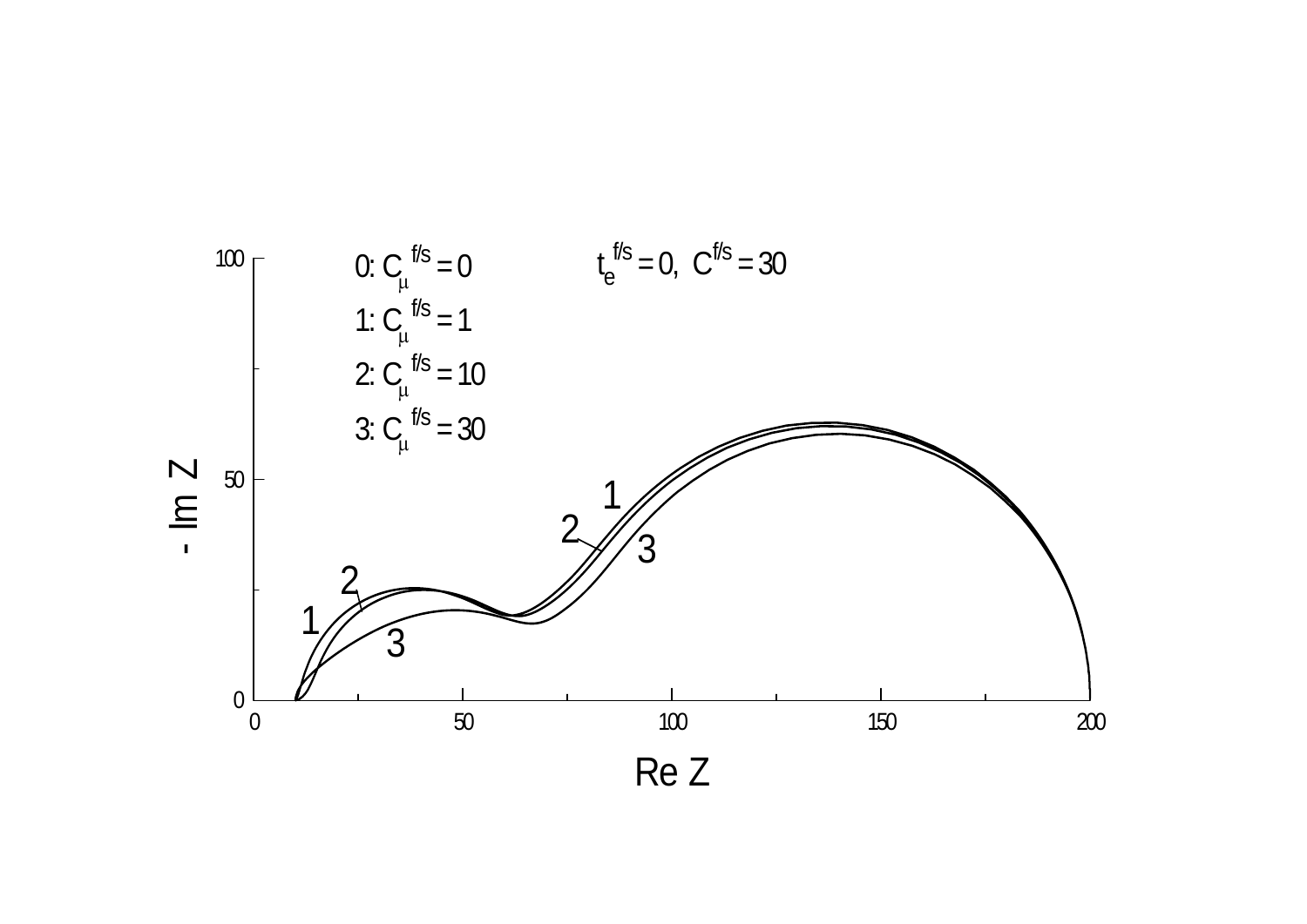Modified Electrode Geometry: film between a metal and a solution, m/f/s

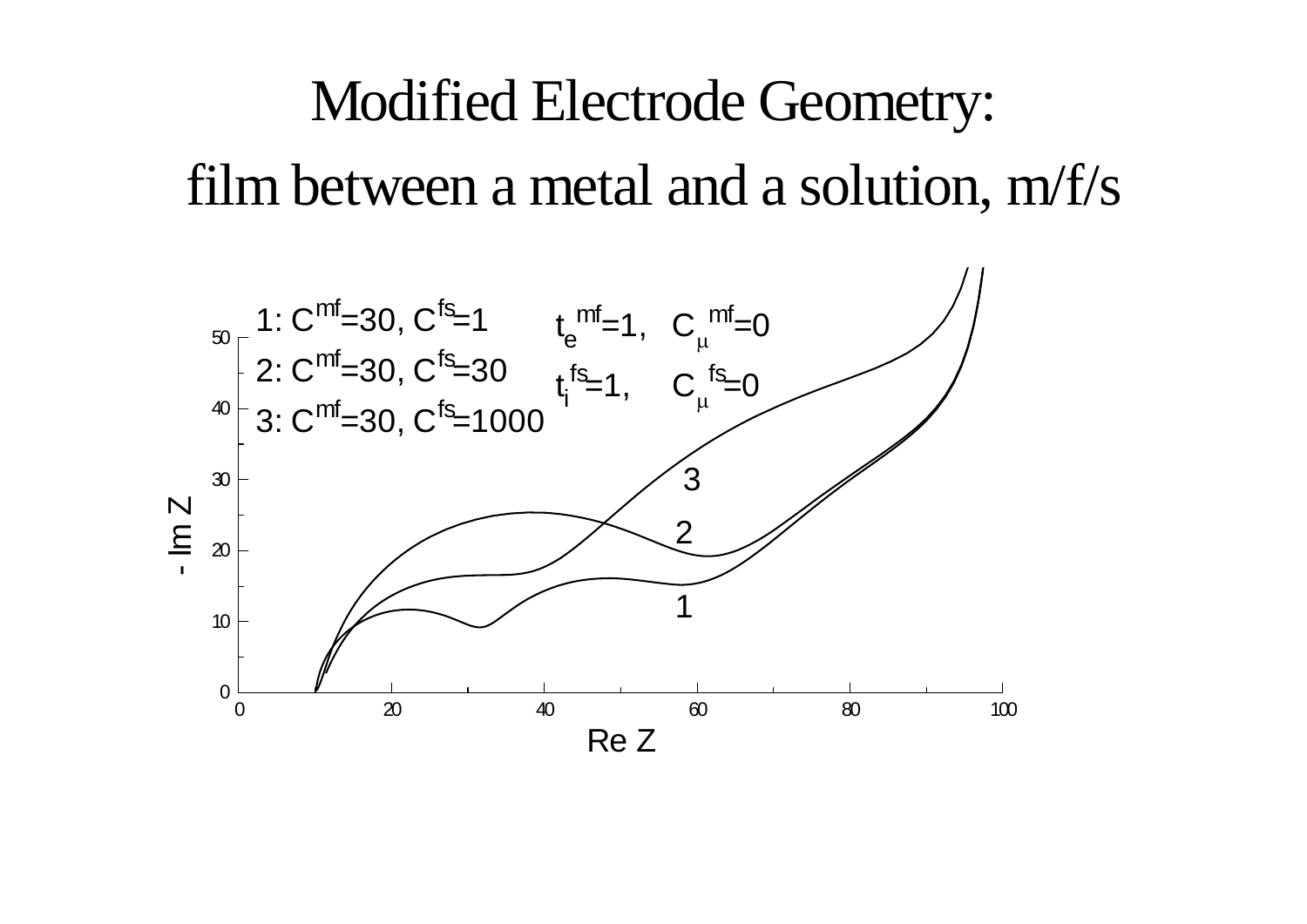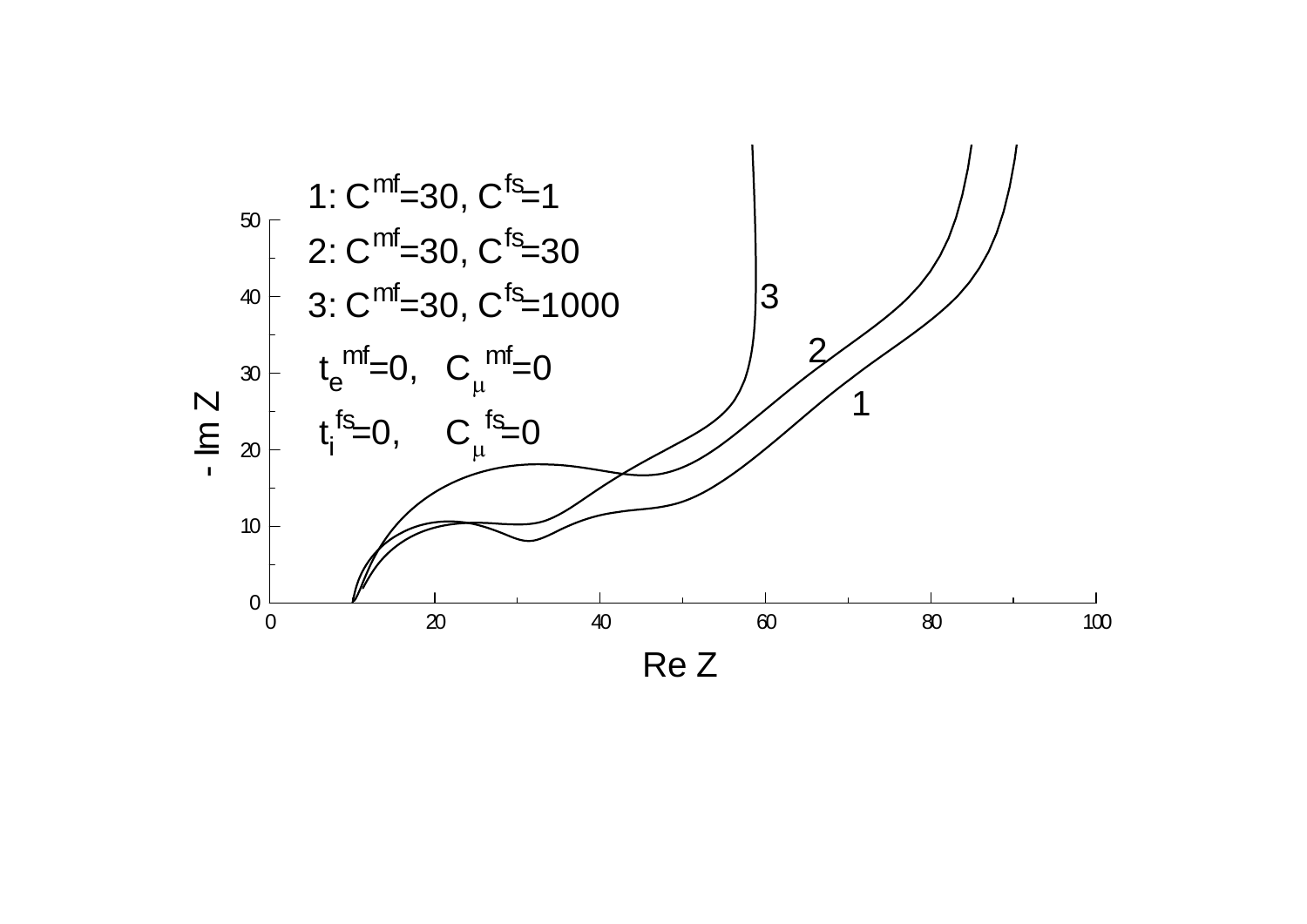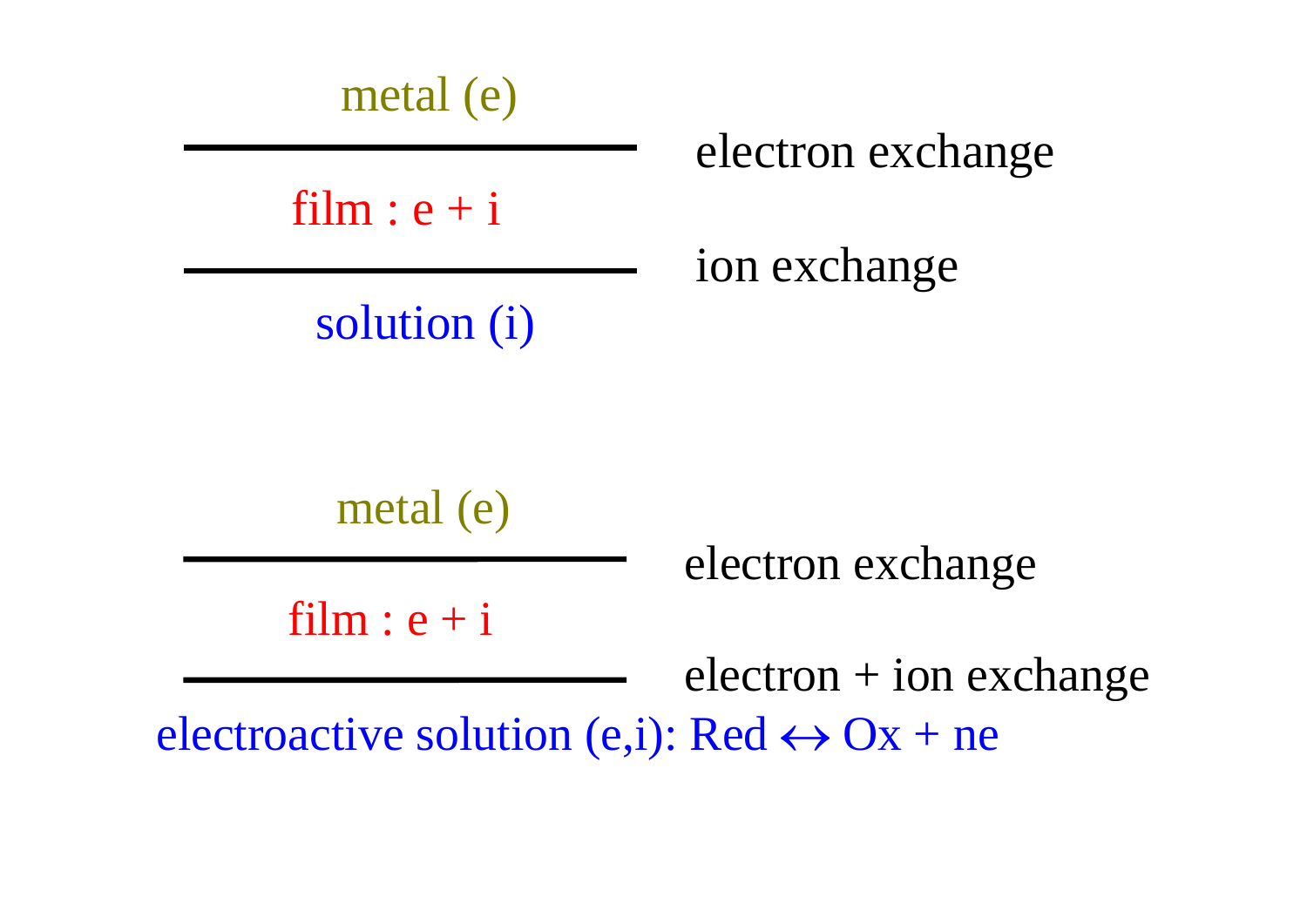New geometries: m/f/es, es'/f/es, s/f/es

Similar treatment of boundary conditions for transport

Analytical solutions for all new geometries

New experimental possibilities: one can obtain impedance data for numerous systems having the same values of the bulk film and interfacial parameters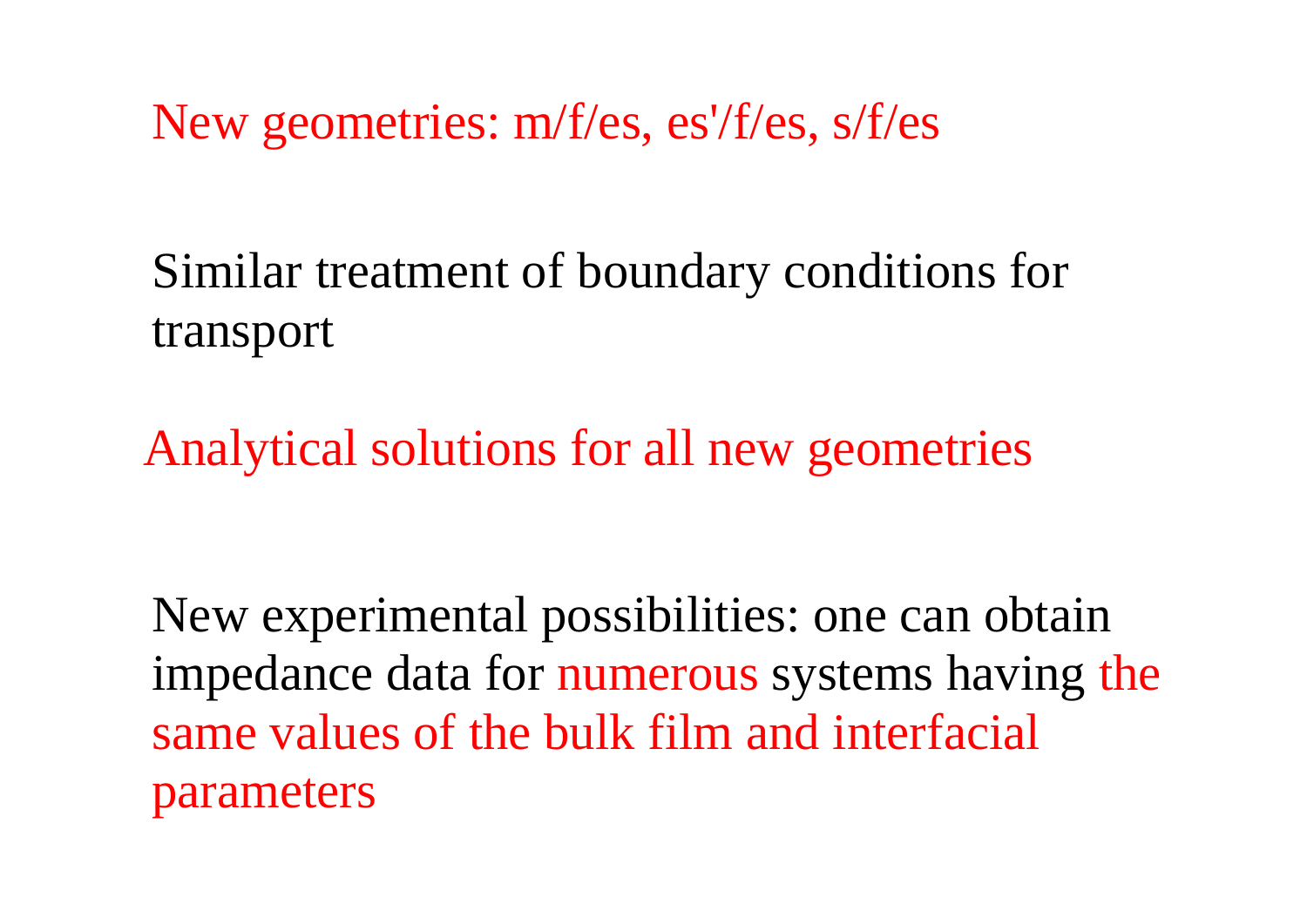#### CONCLUSIONS

- there is no simple way to insert the contribution of the interfacial charge in the final expression for complex impedance.

- contrary to expectations, interfacial capacitance  $C<sup>dl</sup>$  is not sufficient to characterize this contribution : impedance also depends on interfacial numbers  $t_{\pm}$ <sup>dl</sup> as well as parameter  $C_{\mu}^{dl}$ .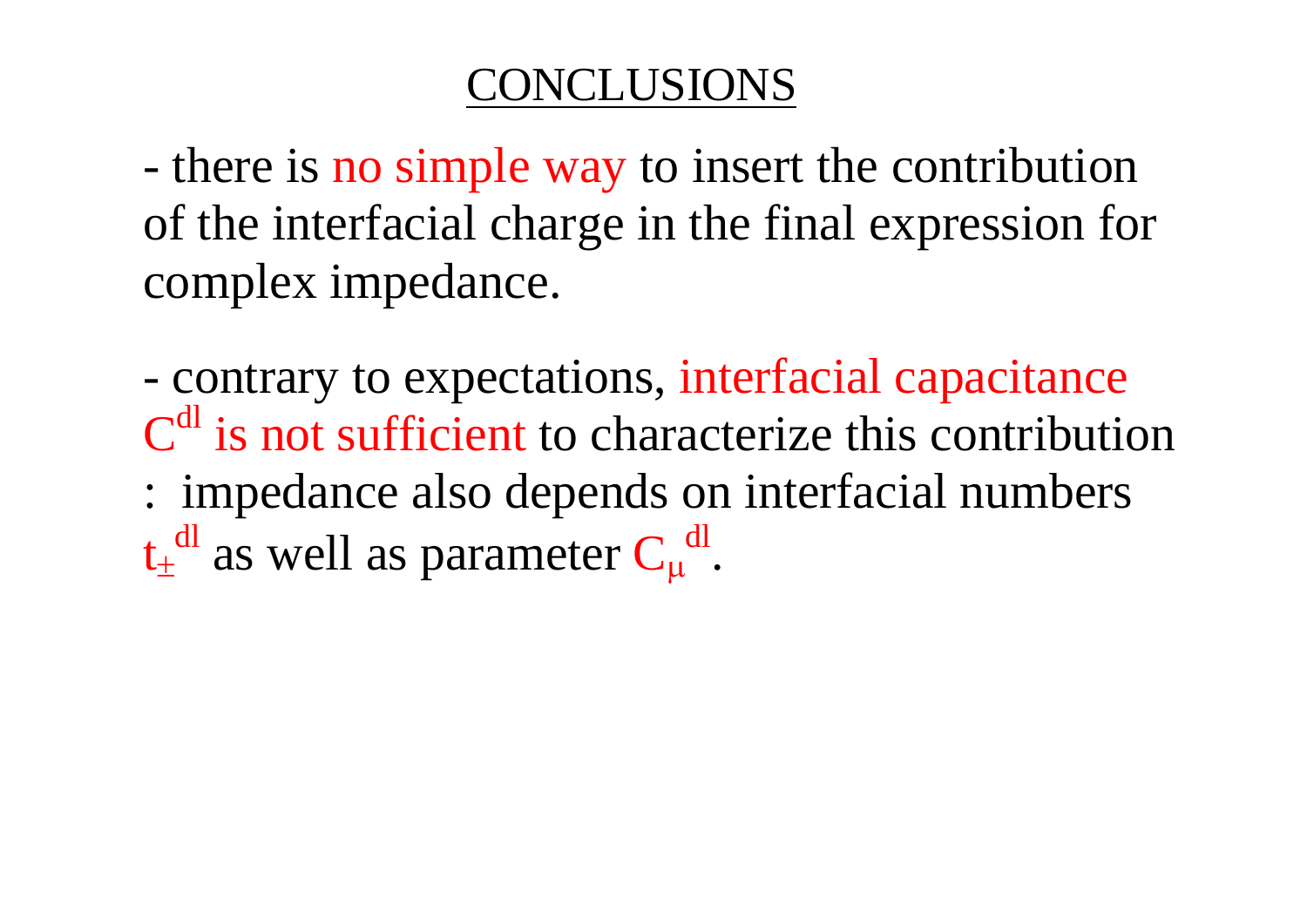- thin film with a mixed conductivity : one can obtain analytical expressions  $Z(\omega)$  in the cases : 1. between two metals (identical or different), 2. between two solutions ("membrane geometry"), 3. between a metal and a solution ("modified electrode").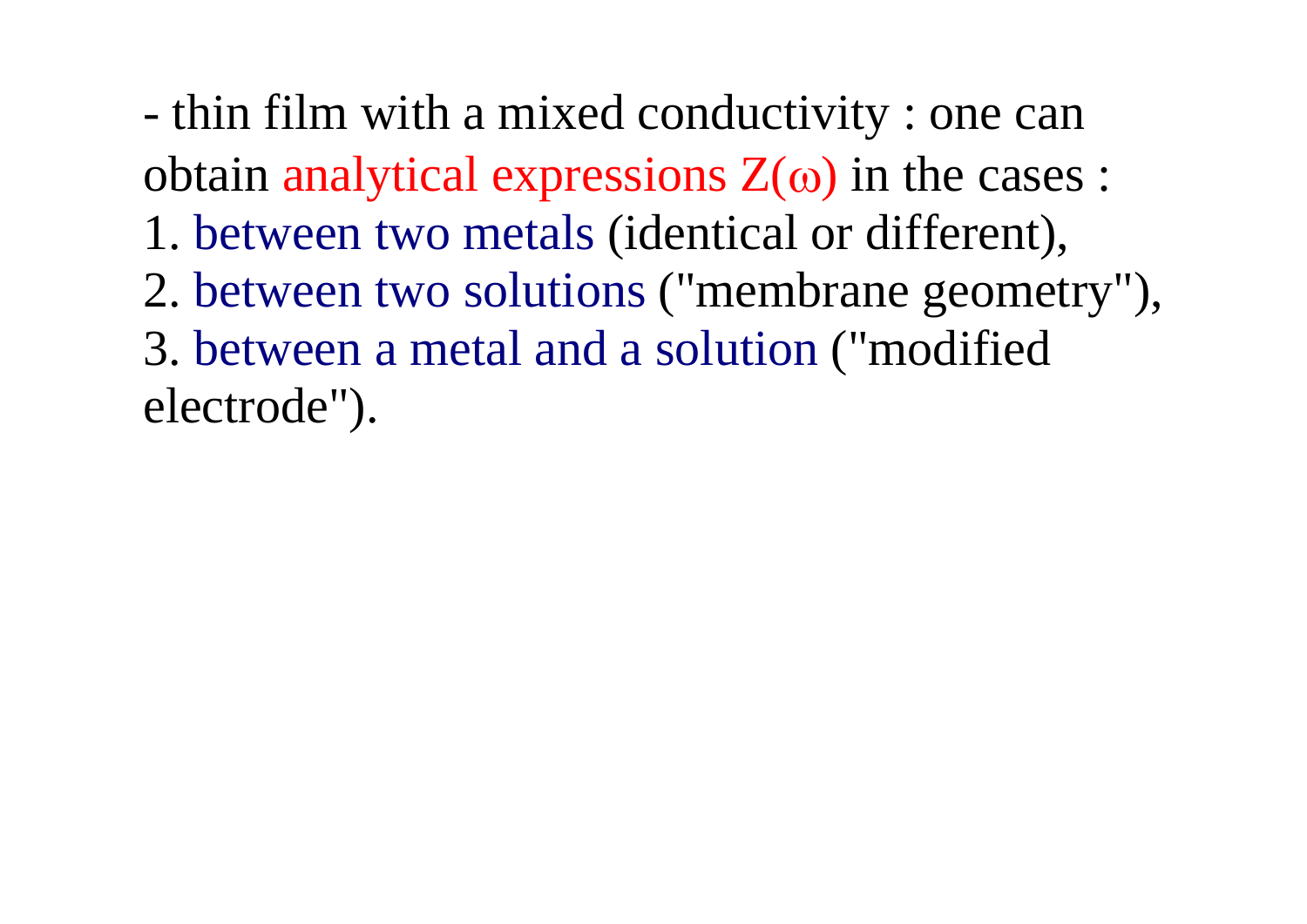- if the charging of the double layer is realized completely by the "faradaic" species, the effect of the interfacial charge is very simple : capacitance  $C^{dl}$  in parallel to  $R_e^{m/f}$  or  $R_i^{f/s}$ .

- general case : impedance plots are markedly deformed with respect to this simple case.

Application of simplified formulae can lead to serious errors in the value of capacitance  $C<sup>dl</sup>$ found from the treatment of experimental data.